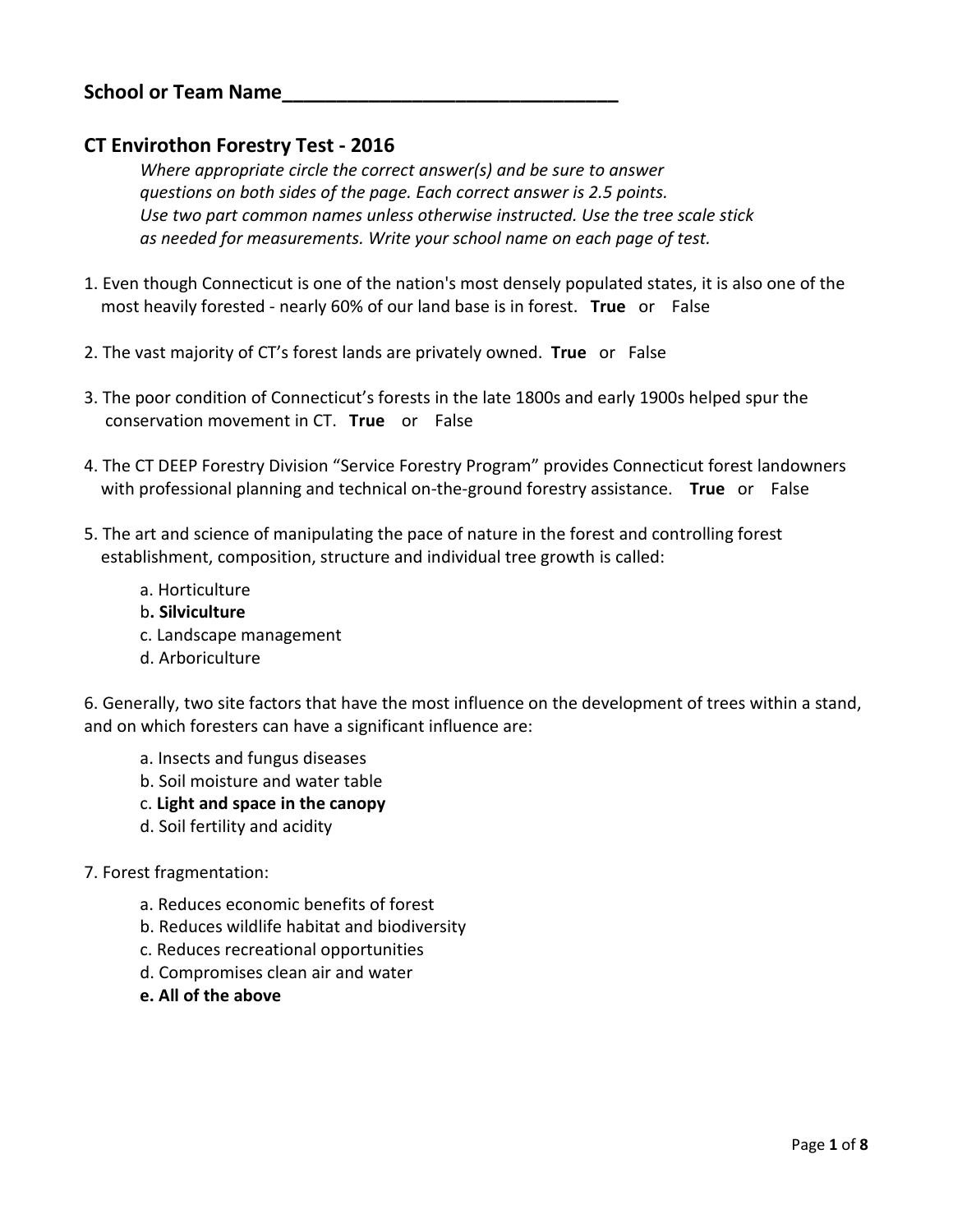### **Field Station #1: Questions #8, 9, 10, 11, 12, 13, 14, 15, 16, 17, 18:**

8. At **Field Station #1** look carefully at the forested areas on either side of the roadway. You'll notice a stark difference between the **upland area** and the **lowland area** on the other side of the road. Why might this be? How might this be explained?

- a. There is a difference in moisture, drainage and elevation between the two areas.
- b. The soils in the upland area are well drained compared to those in the lowland area.
- c. Plants species differ in their site requirements for growth.
- d. The areas represent two distinct ecosystems.
- e. Wetlands support biogeochemical processes distinct from upland ecosystems.
- **f. All of the above.**
- 9. Both of these areas can be described as having a contiguous group of trees of sufficiently uniform species composition, age and condition to be considered a homogenous unit for management purposes. This unit is technically known as a forest:
	- a. mosaic
	- b. landscape
	- c. canopy
	- **d. stand**
	- e. stratification
- 10. **Tree #1** is a: (circle correct answer)
	- a. Red pine
	- b. Eastern hemlock
	- **c. White pine**
	- d. Norway Spruce

#### 11. **Tree #1** has how many needles per bundle (cluster)?

- a. One
- b. Two
- c. Three
- d. Four
- **e. Five**

12. **Tree #1** has a diameter at breast height (dbh) of: 10"; **18";** 22"; 30" (circle correct answer)

- 13. **Tree #2** is a:
	- a. Black birch
	- b. **Yellow birch**
	- c. Red oak
	- d. White oak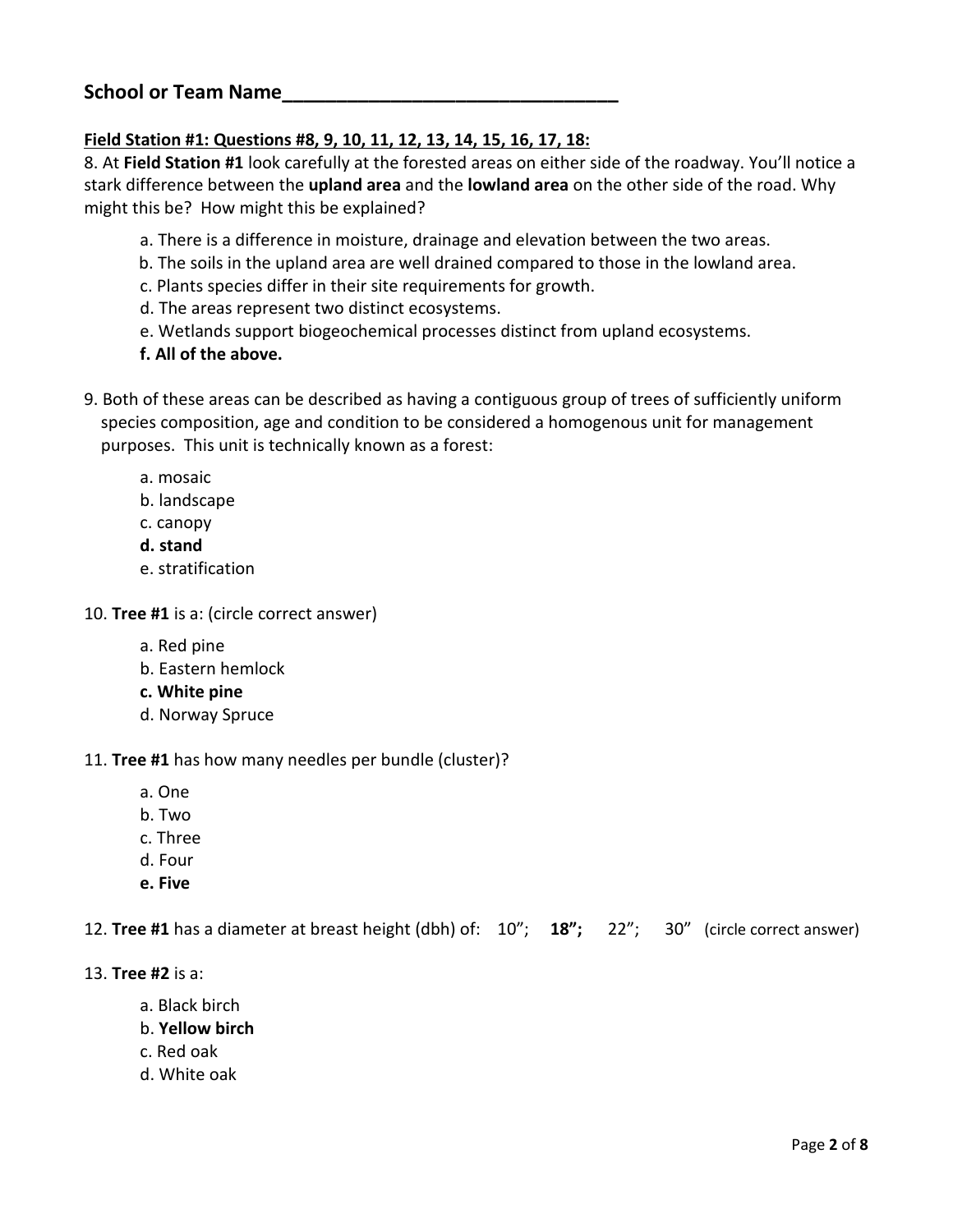#### 14. **Tree #3** is a:

- a. Black birch
- b. Yellow birch
- c. Red oak
- d. **White oak**

#### 15. **Tree #4** is a:

- a**. Black birch**
- b. Yellow birch
- c. Red oak
- d. White oak

### 16. **Tree #5** is a:

- **a.** Black birch
- b. Yellow birch
- c. **Red oak**
- d. White oak

17. **Tree #5** has a diameter at breast height (dbh) of: 18"; **24"**; 28"; 32" (circle correct answer)

- 18. **Tree #5** could be described as:
	- a. in declining health as evidenced by wounding and scarring near the base of the tree
	- b. damaged by fire, lightening or other natural events
	- c. producing low quality wood products in its first 16' log
	- d. a potential source of food and shelter for wildlife
	- **e**. **All of the above**

### **Field Station #2: Questions: 19, 20, 21, 22 & 23:**

### **TREE STUMP: The stump of this recently cut tree gives some clues as to its age, growth pattern, and overall health. By examining this tree stump, answer the following questions. (Circle correct answers.)**

19. Does this tree stump shows signs of wood decay? **Yes** or No

- 20. Over the life of this tree what was its growth pattern?
	- a. It had a consistent rate of growth over the course of its life.
	- b. When it was young, it started out growing slowly, but increased its rate of growth as it matured.
	- **c. Early on it exhibited good growth, but as it matured its rate of growth slowed down considerably.**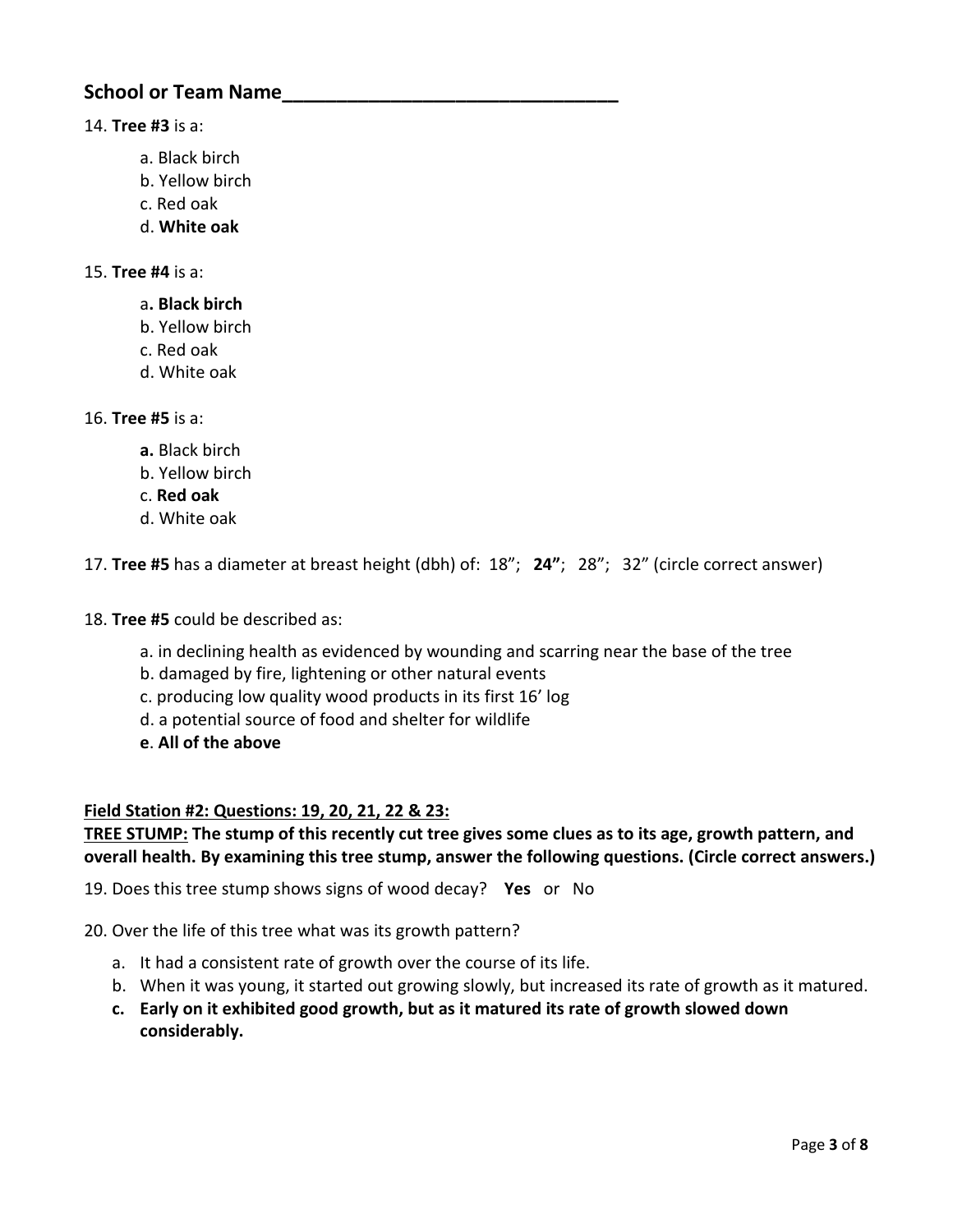### **Field Station #2: Questions:19, 20, 21, 22 & 23:**

**TREE STUMP: The stump of this recently cut tree gives some clues as to its age, growth pattern, and overall health. By examining this tree stump, answer the following questions. (Circle correct answers.)**

- 21. To what might you attribute this tree's growth pattern and its overall condition?
	- a. It grew up in the open with little competition.
	- **b. It grew up in a forest with other trees, where for many years they competed for available sunlight, water, nutrients and space.**
- 22. Would you expect other trees in this area to have similar growth characteristics? **Yes** or No
- 23. If you returned in 10 years to this spot where this tree stump is located, what would you expect to see? (Circle correct answer.)
	- a. Nothing has changed at all, the area remains the same.
	- **b. Many small tree seedlings are growing here in dense clusters on the forest floor.**
	- c. The area has been sold and a house has been built here.
	- d. The area has been excavated for a source of gravel to maintain the roadways.

#### **Questions #24 & 25:**

24. You are being asked, as a CT DEEP Service Forester, to give the landowners who operate **"The Indian Rock Nature Preserve"** some basic advice on how to manage this "upland forest area." The landowners have shared with you their **goals** for the use of the property, which include: education (nature study, develop forestry demonstration areas), protection of trails and important natural and cultural features, passive recreation, and wildlife habitat. **Based on this information and an examination of the upland area, what would be your assessment of this area:** 

- a. This area is comprised of a number of large, older, mature trees.
- b. Some of the trees are in declining health due to competition, insects, diseases and storm damage.
- c. This area has a relatively closed canopy, and as a result there is not much sunlight reaching the forest floor to promote natural regeneration.
- d. The area poses some risks and liabilities due to dead and dying trees especially near the trails.
- e. The area provides a source of nesting, shelter and feeding sites for wildlife.
- **f. All of the above.**

### 25. **Based on the above information, which of the following options would you recommend to the landowners for management of this area?**

- a. Leave the area alone, no actions are recommended.
- b. Clearcut all the trees and use the revenue to operate the nature center.
- c. Remove any hazardous trees near the trails or roadways.
- d. Implement a silvicultural system, or harvesting and regeneration method, that targets removal of the poorest quality trees and also encourages natural seedling regeneration for the future.
- e. Retain some snag and den trees within the area to benefit wildlife.
- f. **Only c., d., and e.**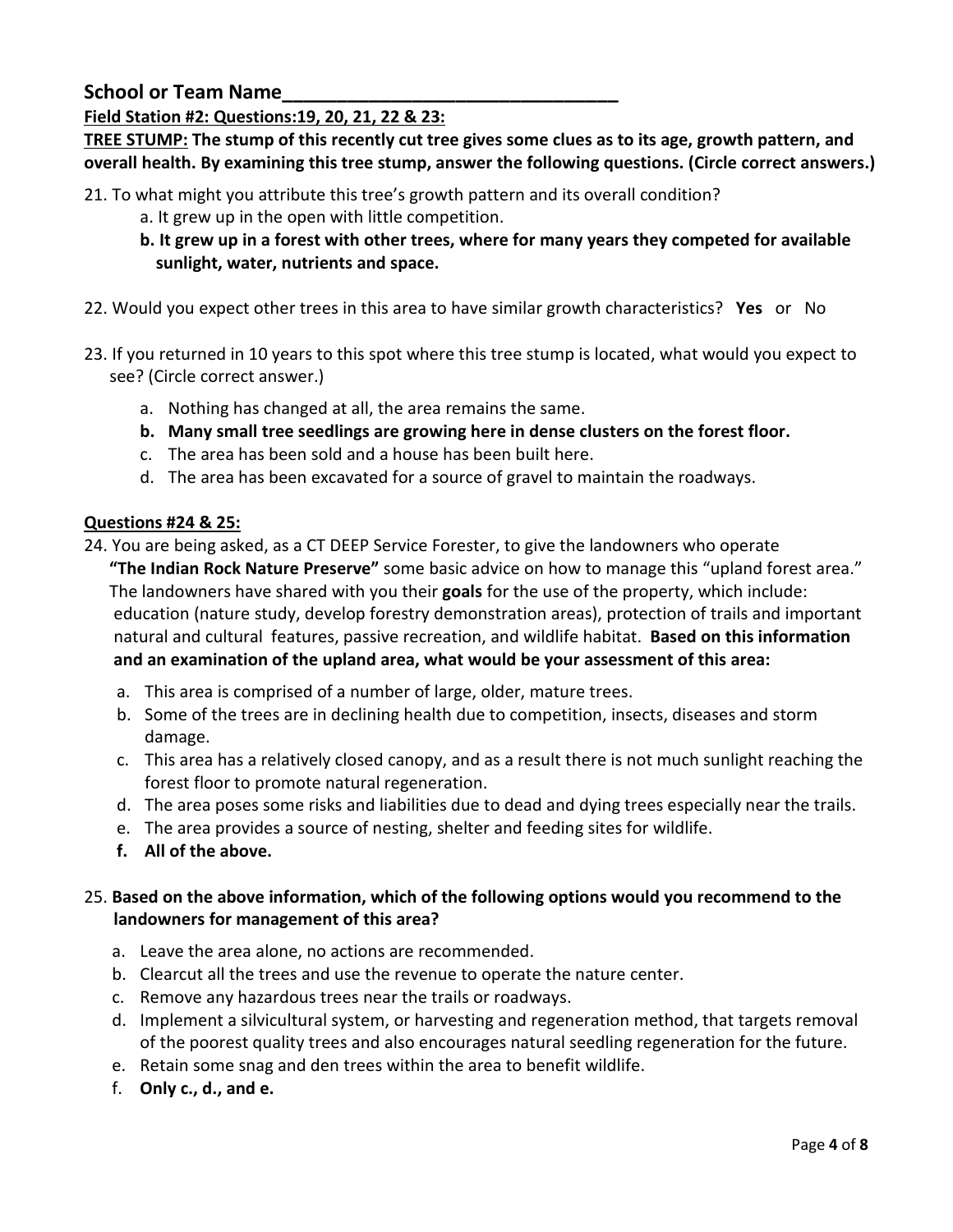# **Tree Identification Section – Match the phrase with the correct diagram on THIS page.**

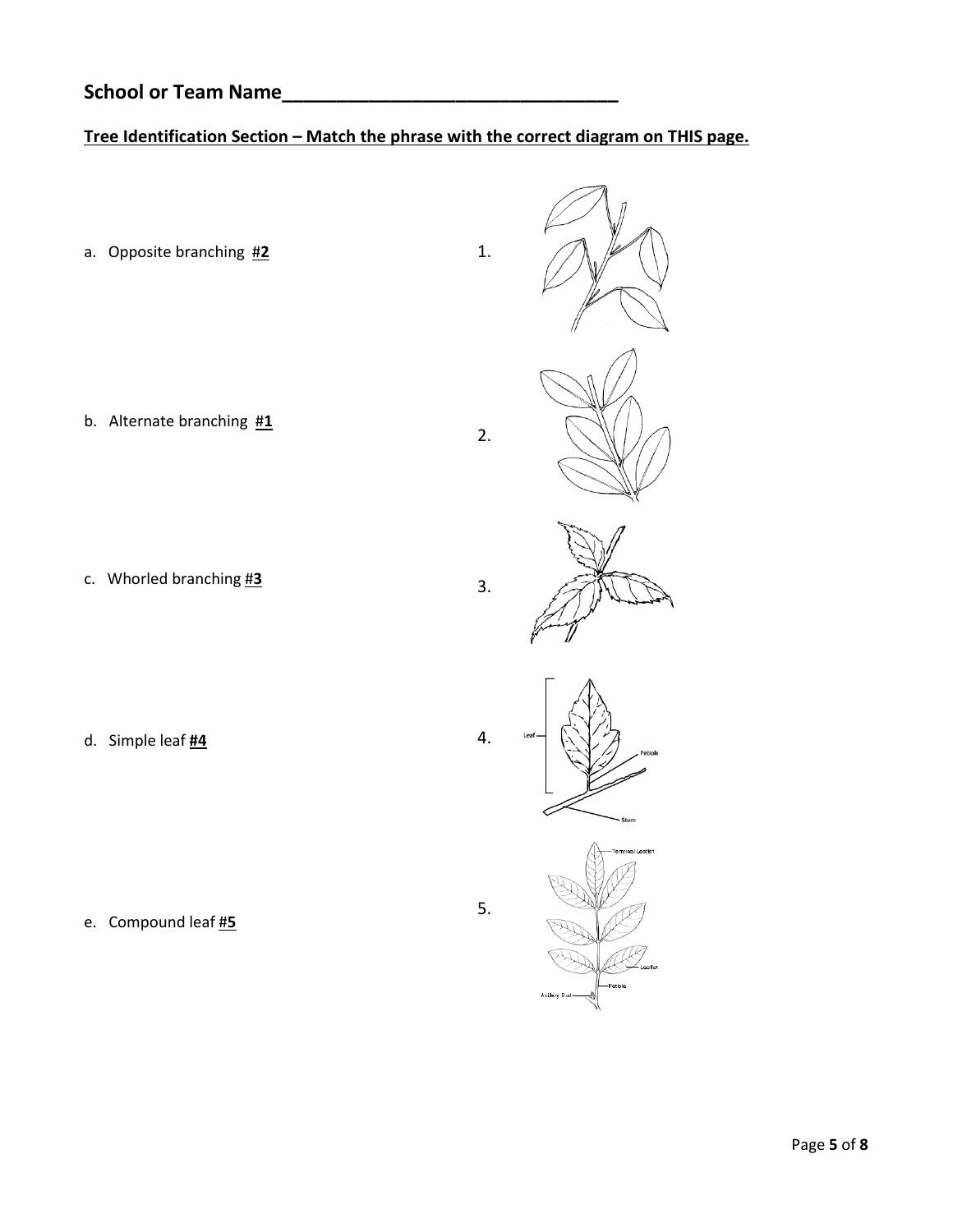# **Tree Identification Section – Match the phrase with the correct diagram on THIS page.**

f. Smooth leaf margin **#8** 6. g. Serrate leaf margin #**6** 7. h. Doubly serrate margin #**9** 8. i. Lobed leaf #**7**

9.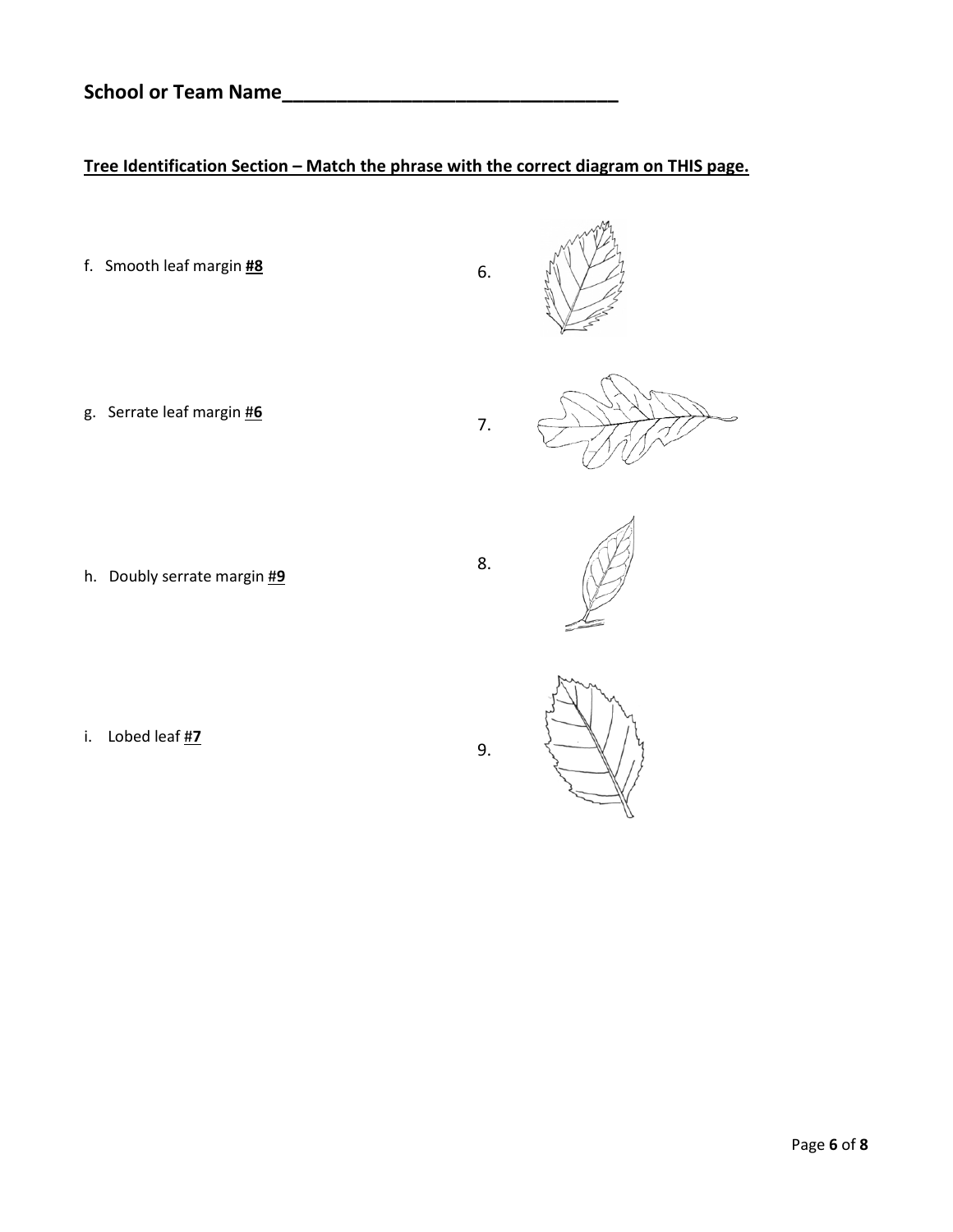# **Tree Identification Section – Match the phrase with the correct diagram on THIS page. (Each number may be used more than once.)**